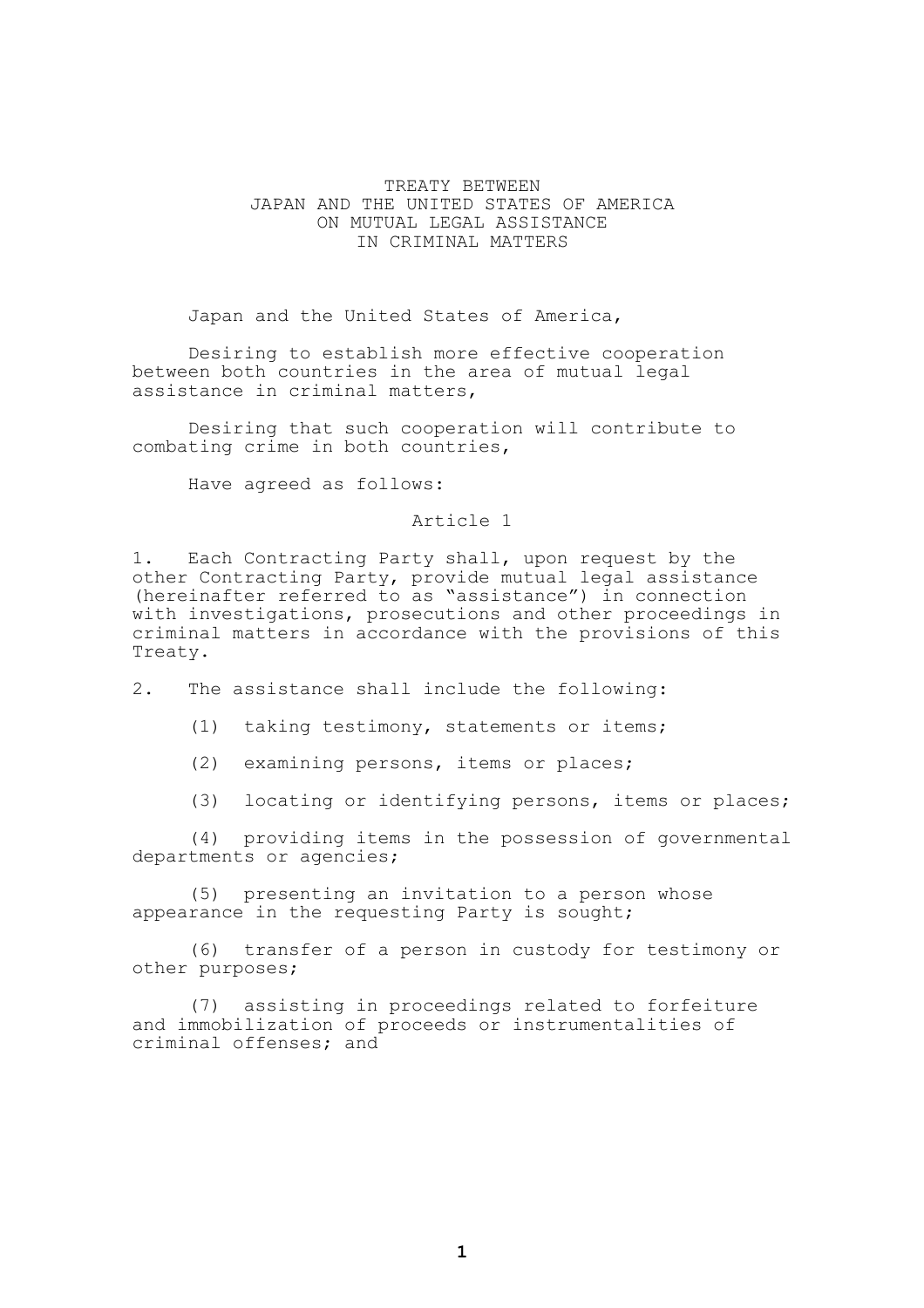(8) any other assistance permitted under the laws of the requested Party and agreed upon between the Central Authorities of the Contracting Parties.

 The term "items" as used in this Treaty means documents, records and articles of evidence.

3. Each Contracting Party shall, upon request by the other Contracting Party, provide assistance in accordance with the provisions of this Treaty in connection with an administrative investigation of suspected criminal conduct, in such cases and upon such conditions as the Central Authority of the requested Party deems appropriate, if the Central Authority of the requesting Party certifies that:

 (1) the authority conducting the administrative investigation has statutory or regulatory authority for the administrative investigation of facts that could constitute criminal offenses, including referring matters to prosecutors for criminal prosecution or providing testimony, statements or items obtained during administrative investigations to prosecutors in accordance with specific procedures; and

 (2) the testimony, statements or items to be obtained will be used in the requesting Party in an investigation, prosecution or other proceeding in criminal matters, including the decision whether to prosecute.

4. Except as otherwise provided for in this Treaty, assistance shall be provided without regard to whether the conduct that is the subject of the investigation, prosecution or other proceeding in the requesting Party would constitute a criminal offense under the laws of the requested Party.

5. This Treaty is intended solely for assistance between the Contracting Parties. The provisions of this Treaty neither create a new right nor affect a pre-existing right on the part of a private person to impede the execution of a request or to suppress or exclude any evidence.

#### Article 2

1. Each Contracting Party shall designate the Central Authority that is to perform the functions provided for in this Treaty:

 (1) For the United States of America, the Central Authority shall be the Attorney General or a person designated by the Attorney General.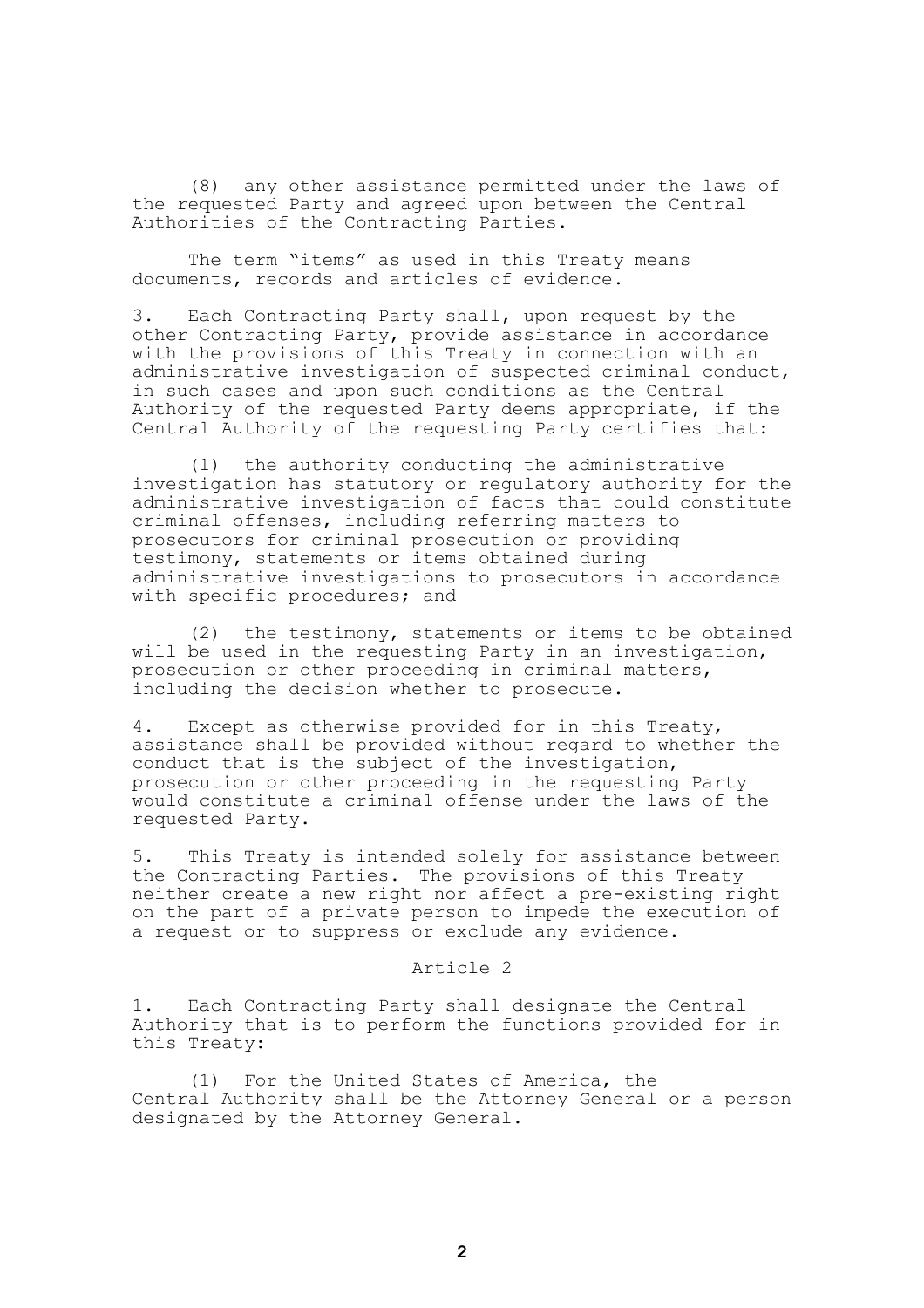(2) For Japan, the Central Authority shall be the Minister of Justice or the National Public Safety Commission or persons designated by them.

2. Requests for assistance under this Treaty shall be made by the Central Authority of the requesting Party to the Central Authority of the requested Party.

3. The Central Authorities of the Contracting Parties shall communicate directly with one another for the purposes of this Treaty.

## Article 3

1. The Central Authority of the requested Party may deny assistance if the requested Party considers that:

(1) a request relates to a political offense;

 (2) the execution of a request would impair its security or other essential interests;

 (3) a request does not conform to the requirements of this Treaty; or

 (4) the conduct that is the subject of the investigation, prosecution or other proceeding in the requesting Party would not constitute a criminal offense under the laws of the requested Party and the execution of a request requires a court warrant or other compulsory measures under the laws of the requested Party.

2. Before denying assistance pursuant to paragraph 1, the Central Authority of the requested Party shall consult with the Central Authority of the requesting Party to consider whether assistance can be provided subject to such conditions as the requested Party may deem necessary. If the requesting Party accepts such conditions, the requesting Party shall comply with them.

3. If assistance is denied, the Central Authority of the requested Party shall inform the Central Authority of the requesting Party of the reasons for the denial.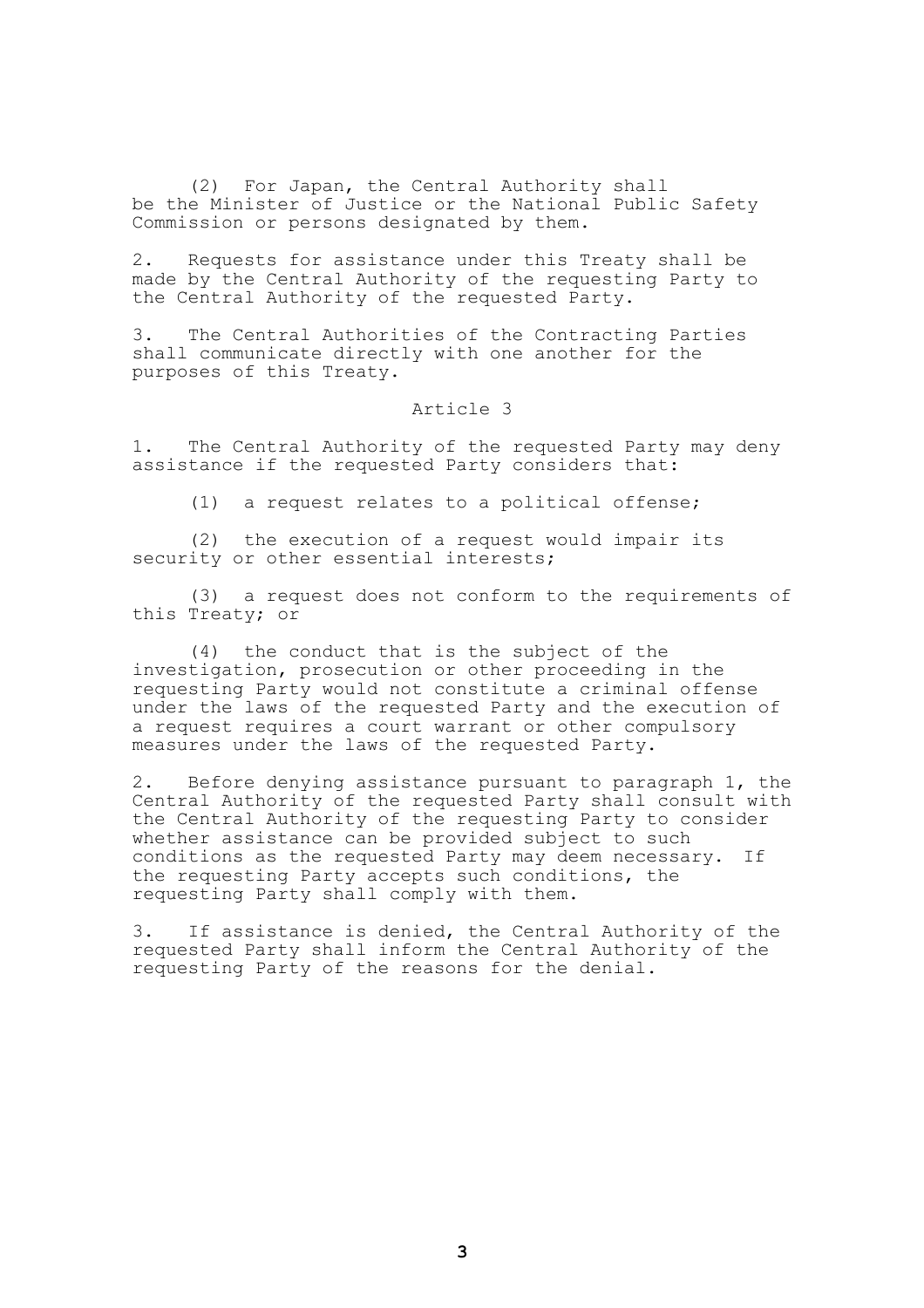1. The Central Authority of the requesting Party shall make a request in writing. However, the Central Authority of the requesting Party may make a request by any other reliable means of communication if the Central Authority of the requested Party considers it appropriate to receive a request by that means. In such cases, the Central Authority of the requested Party may require the Central Authority of the requesting Party to provide supplementary confirmation of the request in writing. A request shall be made in the language of the requested Party unless otherwise agreed between the Central Authorities of the Contracting Parties.

2. A request shall include the following:

 (1) the name of the authority conducting the investigation, prosecution or other proceeding;

 (2) the facts pertaining to the subject of the investigation, prosecution or other proceeding; the nature and the stage of the investigation, prosecution or other proceeding; and the text of the relevant laws of the requesting Party;

(3) a description of the assistance requested; and

 (4) a description of the purpose of the assistance requested.

3. To the extent necessary and possible, a request shall also include the following:

 (1) information on the identity and whereabouts of any person from whom testimony, statements or items are sought;

 (2) a description of the manner in which testimony, statements or items are to be taken or recorded;

 (3) a list of questions to be asked of the person from whom testimony, statements or items are sought;

 (4) a precise description of persons or places to be searched and of items to be sought;

 (5) information regarding persons, items or places to be examined;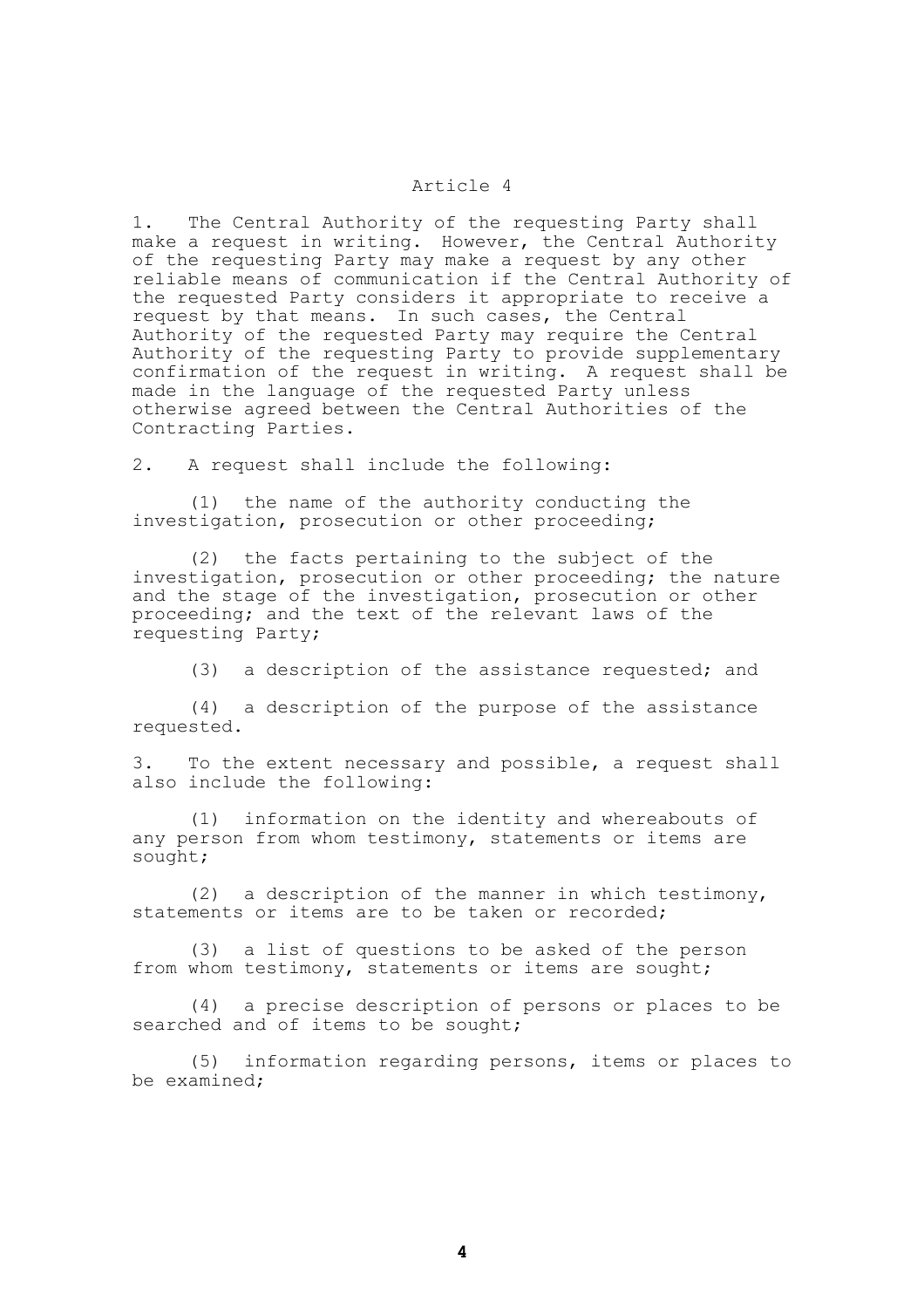(6) a description of the manner in which an examination of persons, items or places is to be conducted and recorded, including the format of any written record to be made concerning the examination;

 (7) information regarding persons, items or places to be located or identified;

 (8) a description of any particular procedure to be followed in executing the request;

 (9) information on the allowances and expenses to which a person whose appearance is sought before the appropriate authority in the requesting Party will be entitled; and

 (10) any other information that should be brought to the attention of the requested Party to facilitate the execution of the request.

### Article 5

1. The Central Authority of the requested Party shall promptly execute a request in accordance with the relevant provisions of this Treaty or transmit it to the authority having jurisdiction to do so. The competent authorities of the requested Party shall do everything in their power to ensure the execution of a request.

2. The Central Authority of the requested Party shall make all necessary arrangements for the execution of a request in the requested Party.

3. A request shall be executed in accordance with the provisions of this Treaty and the laws of the requested Party. The manner or particular procedure described in a request referred to in paragraph 3(2), 3(6) or 3(8) of Article 4 shall be followed to the extent it is in accordance with the laws of the requested Party, and where it is possible.

4. In order to execute a request pursuant to paragraph 1,

 (1) with respect to the United States of America, the courts shall have the authority to issue subpoenas, search warrants or other orders necessary to execute a request; and

 (2) with respect to Japan, the judge will have the authority to issue warrants or orders necessary to execute a request.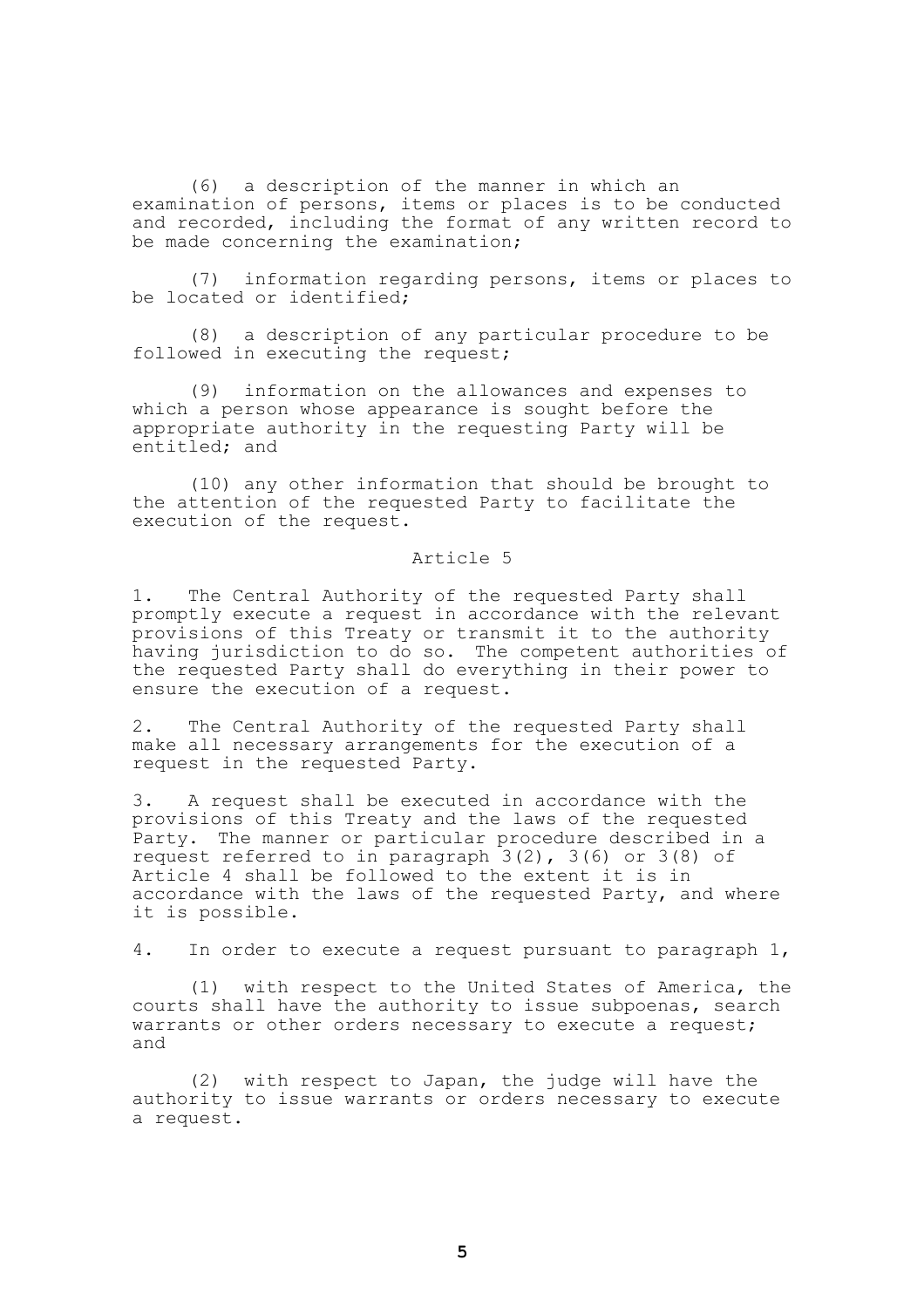5. If the execution of a request is deemed to interfere with an ongoing investigation, prosecution or other proceeding in the requested Party, the Central Authority of the requested Party may postpone the execution or make the execution subject to conditions deemed necessary after consultations between the Central Authorities of the Contracting Parties. If the requesting Party accepts such conditions, the requesting Party shall comply with them.

6. The requested Party shall make its best efforts to keep confidential the fact that a request has been made, the contents of a request, the outcome of the execution of a request and other relevant information concerning the execution of a request if such confidentiality is requested by the Central Authority of the requesting Party. If a request cannot be executed without disclosure of such information, the Central Authority of the requested Party shall so inform the Central Authority of the requesting Party, which shall then determine whether the request should nevertheless be executed.

7. The Central Authority of the requested Party shall respond to reasonable inquiries by the Central Authority of the requesting Party concerning the status of the execution of a request.

8. Upon request by the Central Authority of the requesting Party, the Central Authority of the requested Party shall inform in advance the Central Authority of the requesting Party of the date and place of the execution of a request.

9. The Central Authority of the requested Party shall promptly inform the Central Authority of the requesting Party of the result of the execution of a request, and shall provide the Central Authority of the requesting Party with the testimony, statements or items obtained as a result. If a request cannot be executed in whole or in part, the Central Authority of the requested Party shall inform the Central Authority of the requesting Party of the reasons therefor.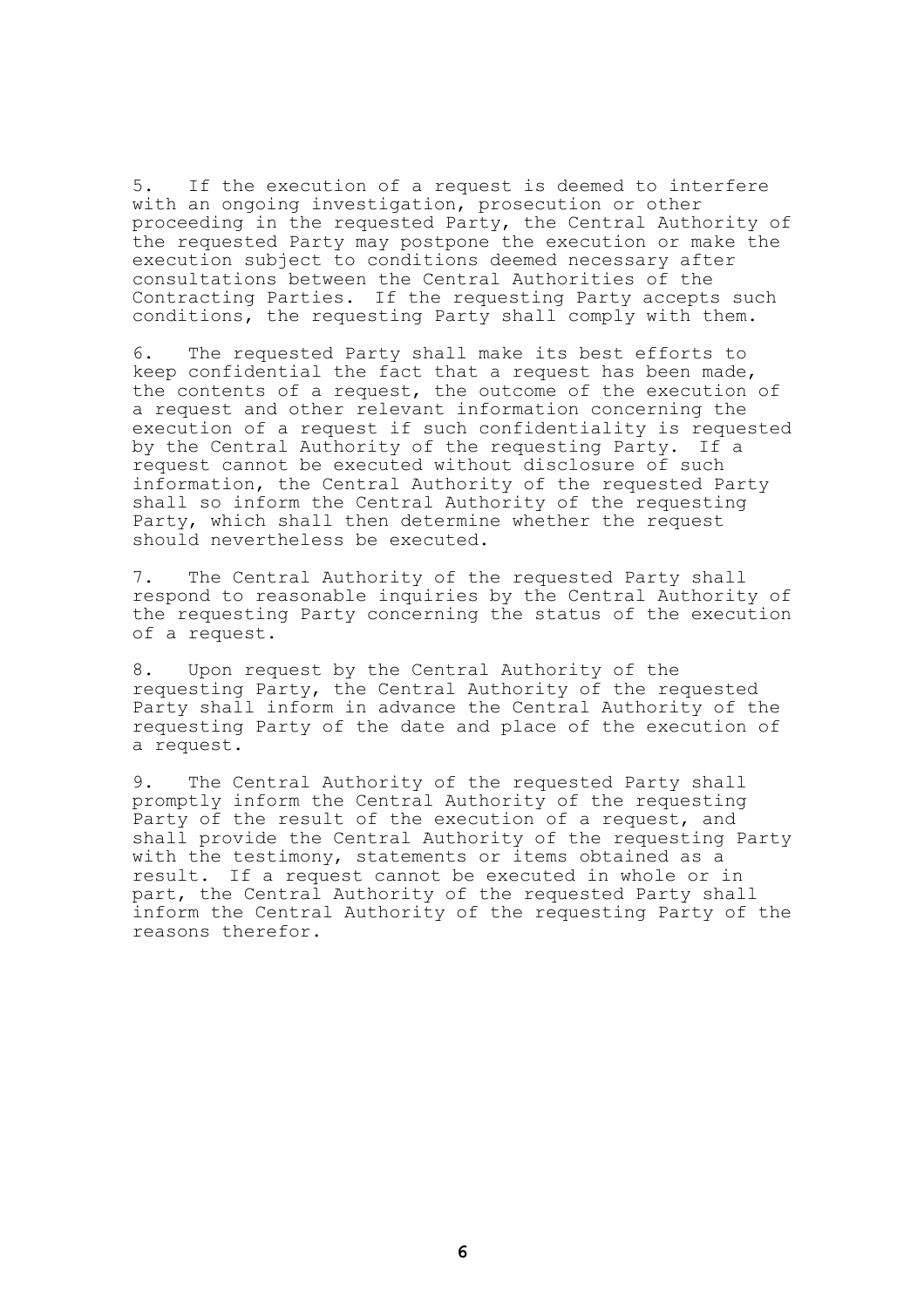1. Unless otherwise agreed between the Central Authorities of the Contracting Parties, the requested Party shall pay all costs related to the execution of a request, except for the fees of an expert witness, the costs of translation, interpretation and transcription, and the allowances and expenses related to travel of persons pursuant to Articles 14 and 15. Such fees, costs, allowances and expenses shall be paid by the requesting Party.

2. If it becomes apparent that expenses of an extraordinary nature are required to execute a request, the Central Authorities of the Contracting Parties shall consult to determine the conditions under which a request will be executed.

# Article 7

1. The Central Authority of the requested Party may request that the requesting Party not use any testimony, statements or items provided under this Treaty other than in the investigation, prosecution or other proceeding described in a request without prior consent of the Central Authority of the requested Party. In such cases, the requesting Party shall comply with such a request.

2. The Central Authority of the requested Party may request that testimony, statements or items provided under this Treaty be kept confidential or be used only subject to other conditions it may specify. If the requesting Party agrees to such confidentiality or accepts such conditions, it shall comply with them.

3. Nothing in this Article shall preclude the use or disclosure of testimony, statements or items provided under this Treaty to the extent that there is an obligation under the Constitution of the requesting Party to do so in a criminal prosecution. The Central Authority of the requesting Party shall inform the Central Authority of the requested Party in advance of any such proposed use or disclosure.

4. Testimony, statements or items provided under this Treaty that have been made public in the requesting Party consistent with the provisions of this Article may thereafter be used for any purpose.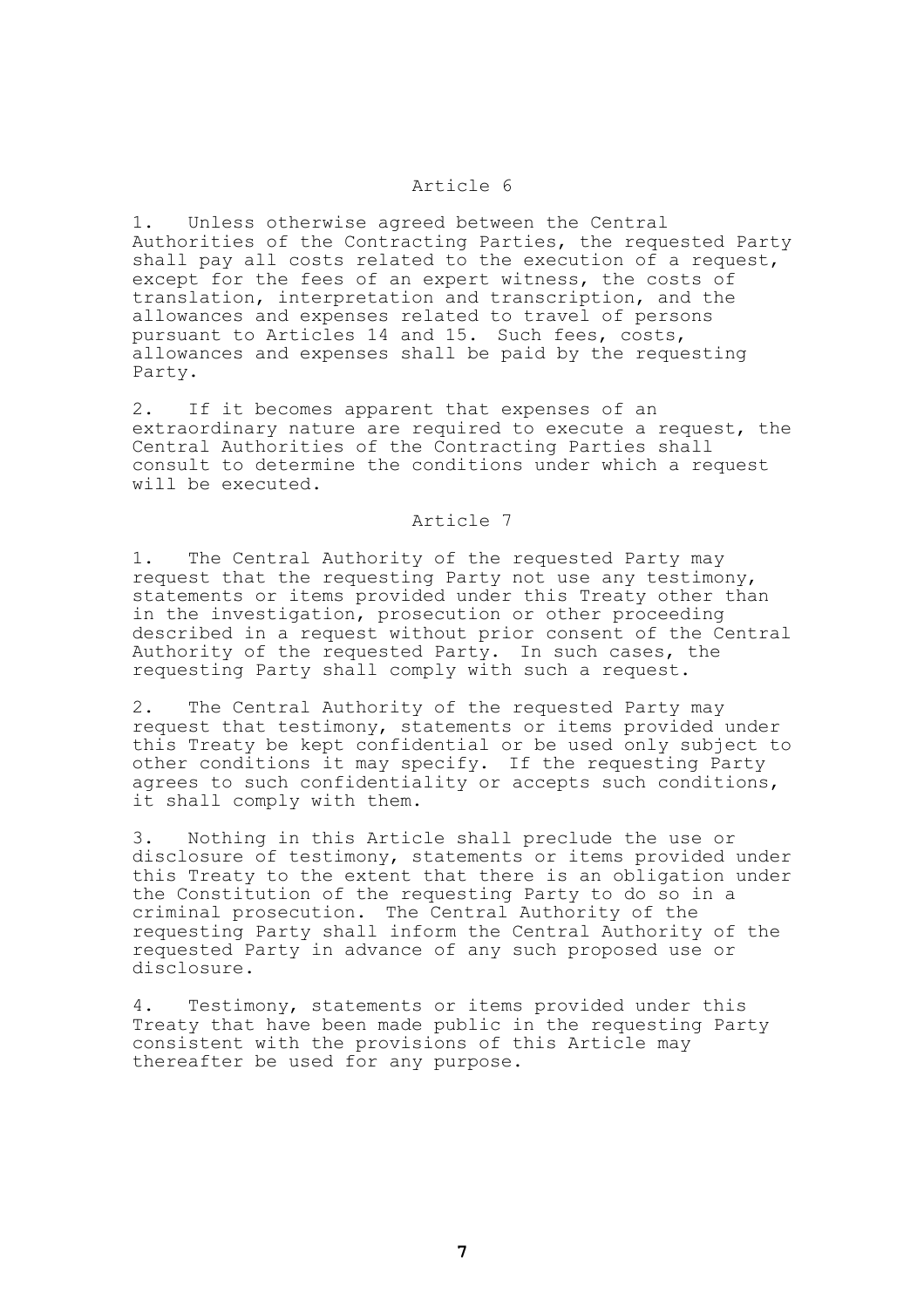1. The Central Authority of the requested Party may request that the requesting Party transport and maintain items provided under this Treaty in accordance with the conditions specified by the Central Authority of the requested Party, including the conditions deemed necessary to protect third-party interests in the items to be transferred.

2. The Central Authority of the requested Party may request that the requesting Party return any items provided under this Treaty in accordance with the conditions specified by the Central Authority of the requested Party, after such items have been used for the purpose described in a request.

3. The requesting Party shall comply with a request made pursuant to paragraph 1 or 2. When such a request has been made, the requesting Party shall not examine the items without the prior consent of the Central Authority of the requested Party if the examination impairs or could impair the item.

#### Article 9

1. The requested Party shall take testimony, statements or items, and shall employ, if necessary, compulsory measures in order to do so.

2. The requested Party shall make its best efforts to make possible the presence of such persons as specified in a request for taking testimony, statements or items during the execution of the request, and to allow such persons to question the person from whom testimony, statements or items are sought. In the event that such direct questioning is not permitted, such persons shall be allowed to submit questions to be posed to the person from whom testimony, statements or items are sought.

3. The requested Party shall execute a request for the search and seizure of any item for the requesting Party, if such measures are necessary and the request includes information justifying those measures under the laws of the requested Party.

4. (1) If a person, from whom testimony, statements or items are sought pursuant to this Article, asserts a claim of immunity, incapacity or privilege under the laws of the requesting Party, testimony, statements or items shall nevertheless be taken.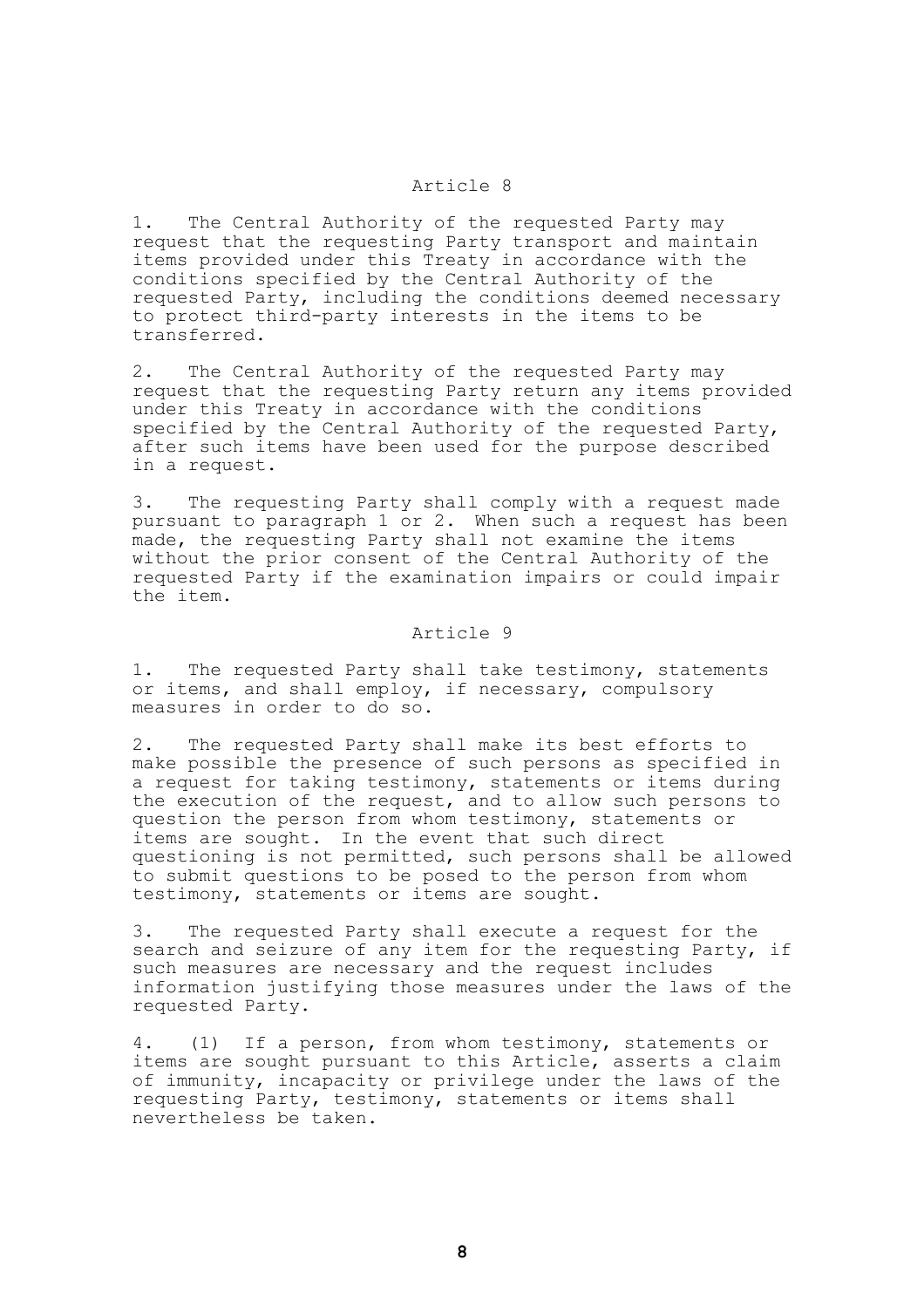(2) In cases where testimony, statements or items are taken in accordance with sub-paragraph (1), they shall be provided, together with the claim referred to in that subparagraph, to the Central Authority of the requesting Party for resolution of the claim by the competent authorities of the requesting Party.

# Article 10

1. The requested Party shall examine persons, items or places, and shall employ, if necessary, compulsory measures in order to do so. Such measures may include the destruction of items, in whole or in part, and the entry into places.

2. Examinations pursuant to this Article may include taking of photographs or creation of video records of persons, items or places, and may involve the participation of expert witnesses.

3. The requested Party shall make its best efforts to make possible the presence of such persons as specified in a request for examining persons, items or places during the execution of a request.

### Article 11

 The requested Party shall make its best efforts to locate or identify persons, items or places.

#### Article 12

1. The requested Party shall provide the requesting Party with items that are in the possession of governmental departments and agencies of the requested Party and are available to the general public.

2. The requested Party may provide the requesting Party with items that are in the possession of governmental departments and agencies of the requested Party and are not available to the general public, to the same extent and under the same conditions as such items would be available to its investigative and prosecuting authorities.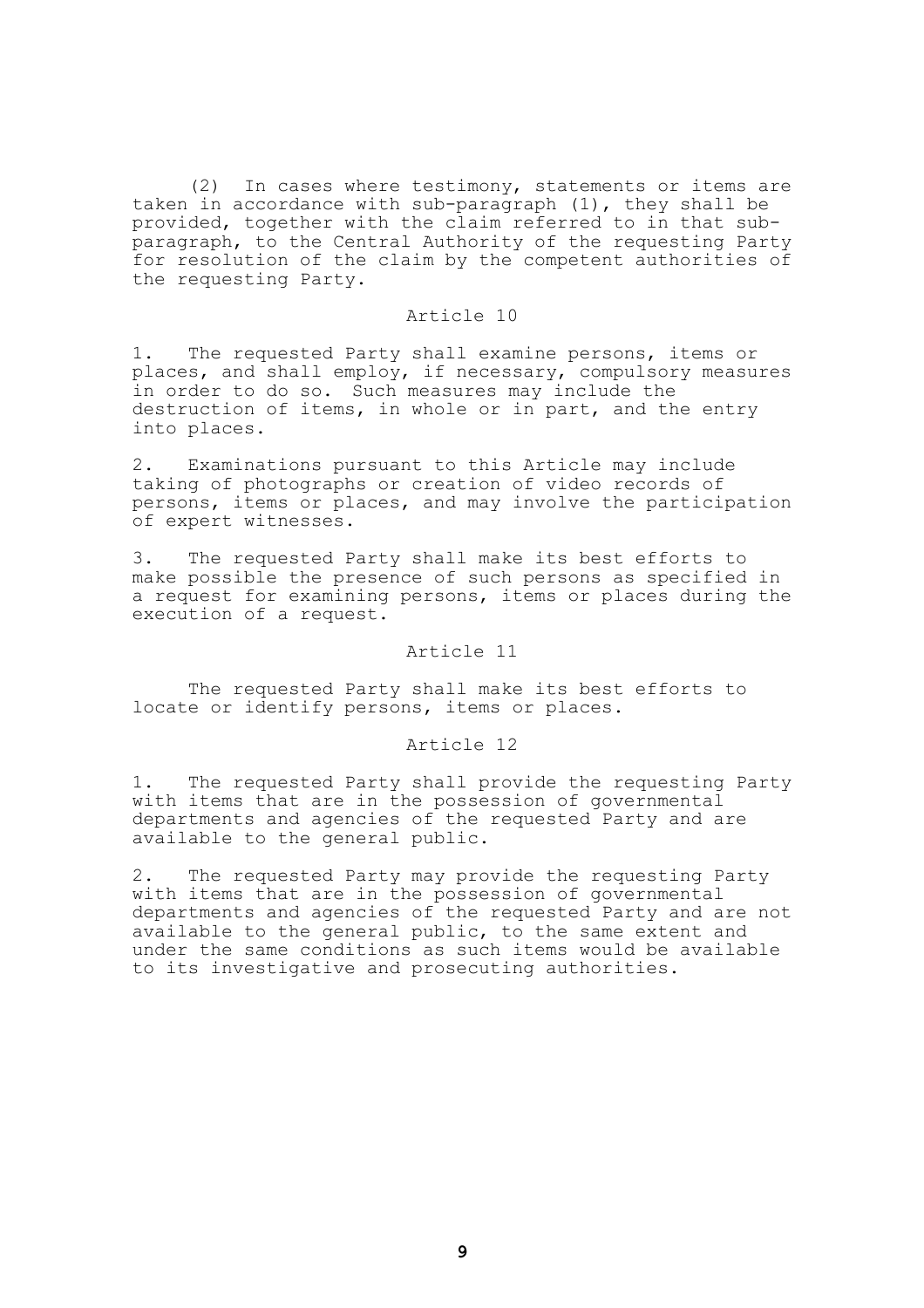1. Testimony, statements or items provided under this Treaty may be authenticated by the requested Party by use of a form in the Attachment, which is an integral part of this Treaty. Testimony, statements or items authenticated in such manner shall be admissible in evidence in proceedings in the requesting Party in accordance with the relevant provisions of the Attachment.

2. The continuity of custody of items seized by the requested Party, the identity of the items and the integrity of their condition may be certified by the requested Party by use of a form in the Attachment. Such certification shall be admissible in evidence in proceedings in the requesting Party in accordance with the relevant provisions of the Attachment.

#### Article 14

1. The requested Party shall present an invitation to the person in the requested Party whose appearance before the appropriate authority in the requesting Party is sought. The Central Authority of the requesting Party shall inform the Central Authority of the requested Party of the extent to which the allowances and expenses for such appearance will be paid by the requesting Party. The Central Authority of the requested Party shall promptly inform the Central Authority of the requesting Party of the response of the person.

2. The person who consents to appear before the appropriate authority in the requesting Party according to the invitation referred to in paragraph 1 shall not be subject to detention or any restriction of personal liberty in its territory by reason of any conduct or conviction that precedes that person's departure from the requested Party.

3. (1) The safe conduct provided in accordance with paragraph 2 to the person who consents to appear before the appropriate authority in the requesting Party according to the invitation referred to in paragraph 1 shall cease when:

- (a) seven days have passed after the person was notified by the appropriate authority that the person's appearance is no longer necessary;
- (b) the person, having left the requesting Party, voluntarily returns to it; or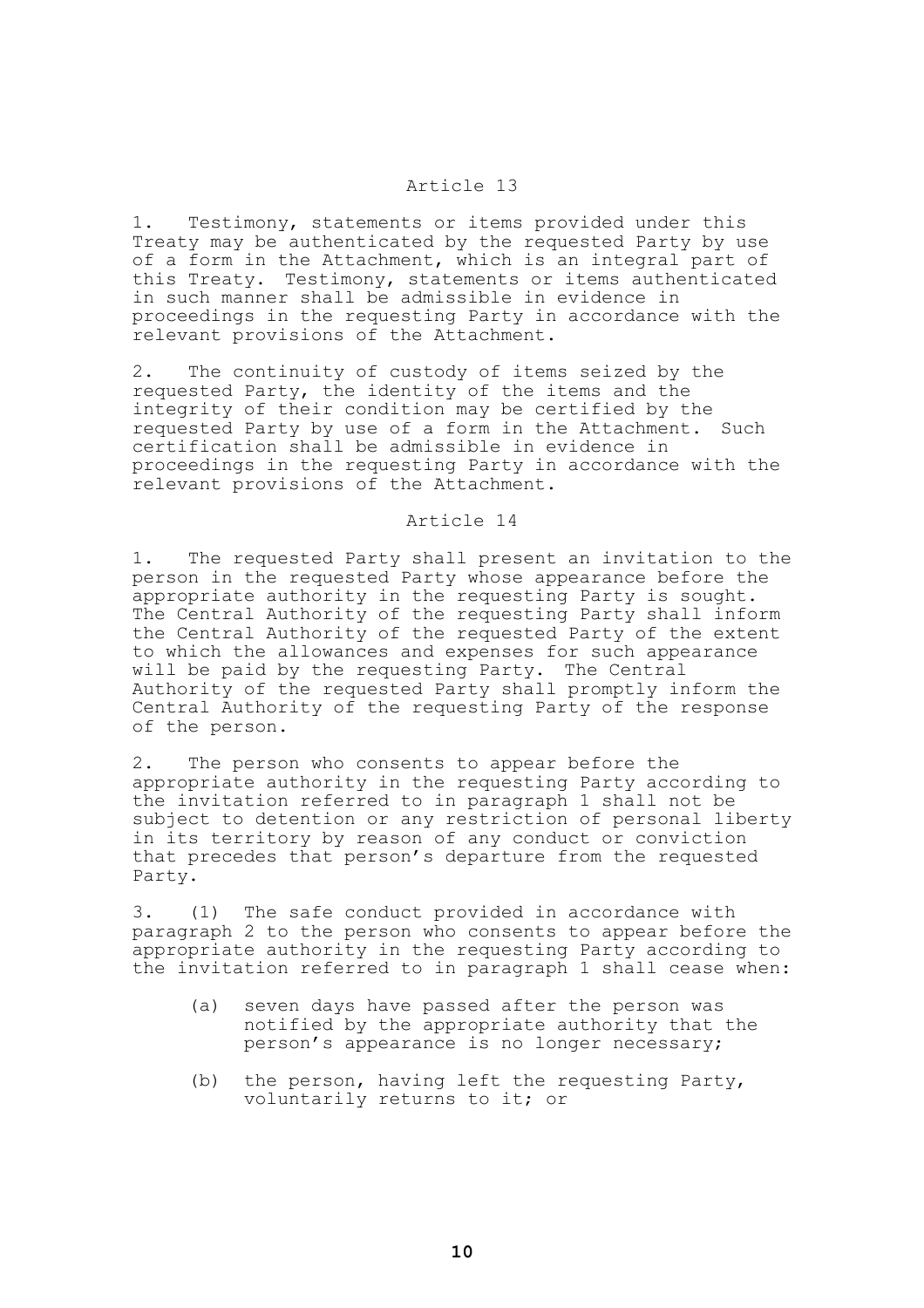(c) the person fails to appear before the appropriate authority on the scheduled appearance date.

 (2) When the notification is made pursuant to subparagraph (1)(a), or when the safe conduct ceases pursuant to sub-paragraph (1)(b) or (1)(c), the Central Authority of the requesting Party shall so inform the Central Authority of the requested Party without delay.

#### Article 15

1. A person in the custody of one Contracting Party whose presence in the territory of the other Contracting Party is necessary for testimony or other purposes shall be transferred for those purposes to that other Contracting Party, if the person consents and if the Central Authorities of the Contracting Parties agree, when permitted under the laws of the requested Party.

2. (1) The receiving Party shall have the authority and the obligation to keep the person transferred pursuant to paragraph 1 in the custody of the receiving Party, unless permitted by the sending Party to do otherwise.

 (2) The receiving Party shall immediately return the person transferred to the custody of the sending Party as agreed beforehand, or as otherwise agreed between the Central Authorities of the Contracting Parties.

 (3) The receiving Party shall not require the sending Party to initiate extradition proceedings for the return of the person transferred.

 (4) The person transferred shall receive credit for service of the sentence imposed in the sending Party for the time served in the custody of the receiving Party.

3. The person transferred to the receiving Party pursuant to this Article shall enjoy the safe conduct provided for in Article 14 in the receiving Party until the return to the sending Party, unless the person consents and the Central Authorities of the Contracting Parties agree otherwise. In implementing this paragraph, "the requesting Party" and "the requested Party" referred to in Article 14 shall be read as "the receiving Party" and "the sending Party" respectively.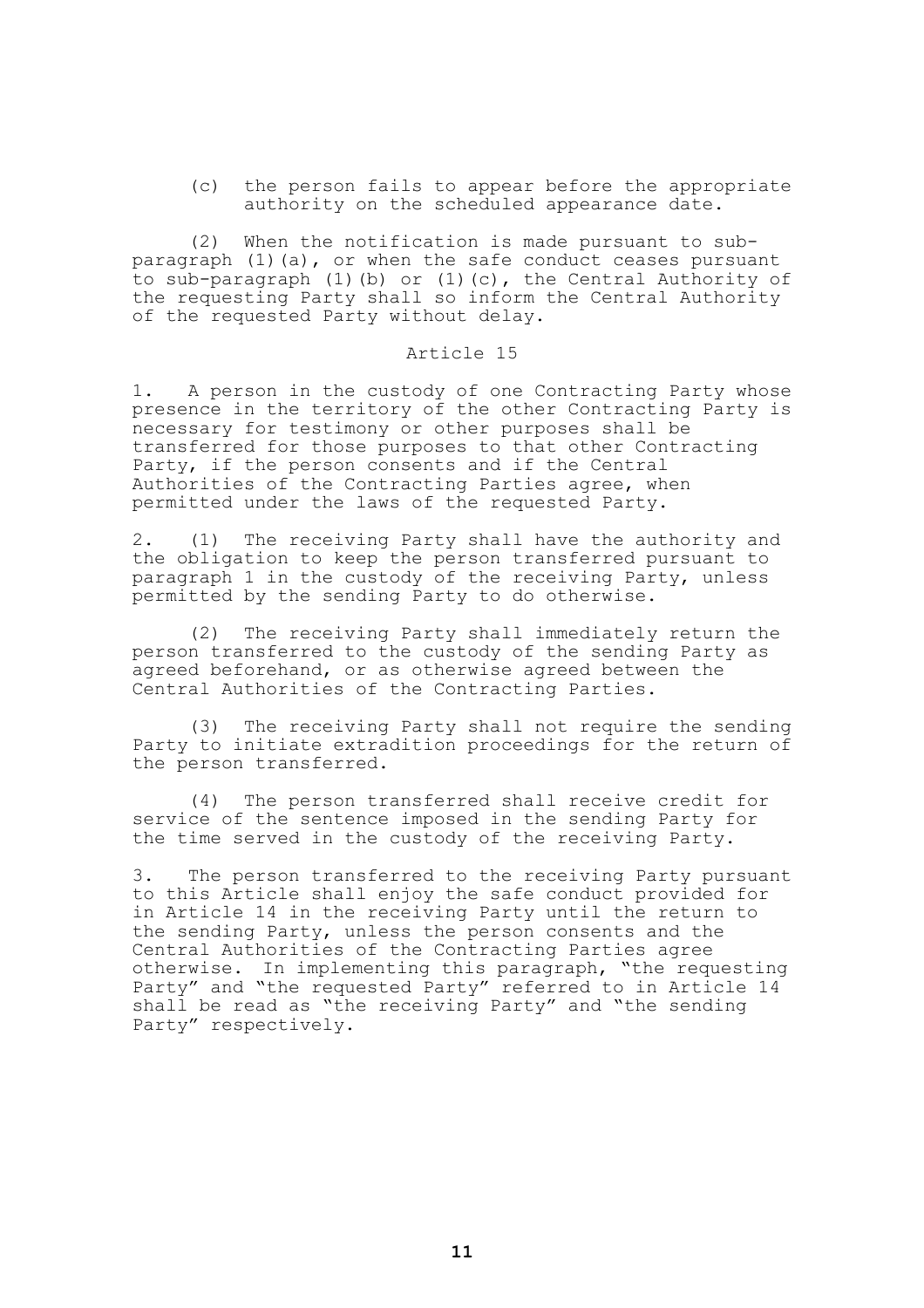1. The requested Party shall assist, to the extent permitted by its laws, in proceedings related to the forfeiture of the proceeds or instrumentalities of criminal offenses. Such assistance may include action to temporarily immobilize the proceeds or instrumentalities pending further proceedings.

2. If the Central Authority of one Contracting Party becomes aware of proceeds or instrumentalities of criminal offenses that are located in the territory of the other Contracting Party and may be forfeitable or otherwise subject to seizure under the laws of that other Contracting Party, the Central Authority of the first Contracting Party may so inform the Central Authority of that other Contracting Party. If that other Contracting Party has jurisdiction in this regard, its Central Authority may present the information to its relevant authorities for a determination whether any action is appropriate. The Central Authority of that other Contracting Party shall report to the Central Authority of the first Contracting Party on the action taken by the relevant authorities.

3. A Contracting Party that has custody over such proceeds or instrumentalities of criminal offenses shall retain or dispose of them in accordance with its laws. That Contracting Party may transfer such proceeds or instrumentalities, in whole or in part, to the other Contracting Party, to the extent permitted by the laws of the first Contracting Party and upon such conditions as it deems appropriate.

## Article 17

 Nothing in this Treaty shall prevent either Contracting Party from requesting assistance from or providing assistance to the other Contracting Party in accordance with other applicable international agreements, or pursuant to its laws that may be applicable.

## Article 18

1. The Central Authorities of the Contracting Parties shall hold consultations for the purpose of facilitating speedy and effective assistance under this Treaty, and may decide on such measures as may be necessary for this purpose.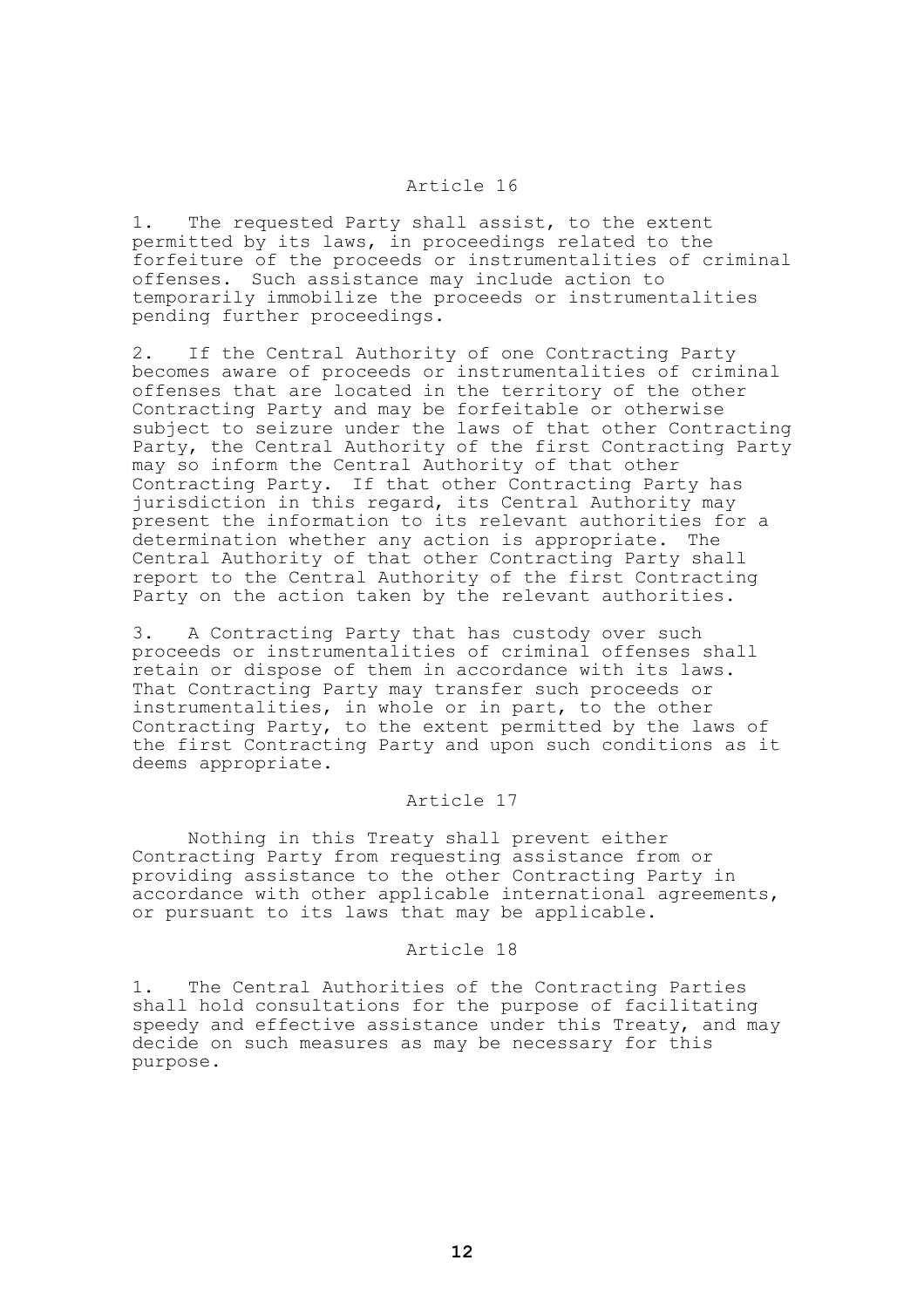2. The Contracting Parties shall, if necessary, hold consultations on any matter that may arise in the interpretation or implementation of this Treaty.

#### Article 19

1. This Treaty shall be subject to ratification, and the instruments of ratification shall be exchanged at Tokyo as soon as possible.

2. This Treaty shall enter into force on the thirtieth day after the date of the exchange of the instruments of ratification.

3. This Treaty shall apply to any request for assistance presented on or after the date upon which this Treaty enters into force, whether the acts relevant to the request were committed before, on or after that date.

4. Either Contracting Party may terminate this Treaty at any time by giving six months written notice to the other Contracting Party.

 IN WITNESS WHEREOF, the undersigned, being duly authorized by their respective Governments, have signed this Treaty.

 DONE at Washington, in duplicate, in the Japanese and English languages, both texts being equally authentic, this fifth day of August, 2003.

FOR JAPAN: FOR THE UNITED STATES OF AMERICA:

 Mayumi Moriyama John Ashcroft Sadakazu Tanigaki Ryozo Kato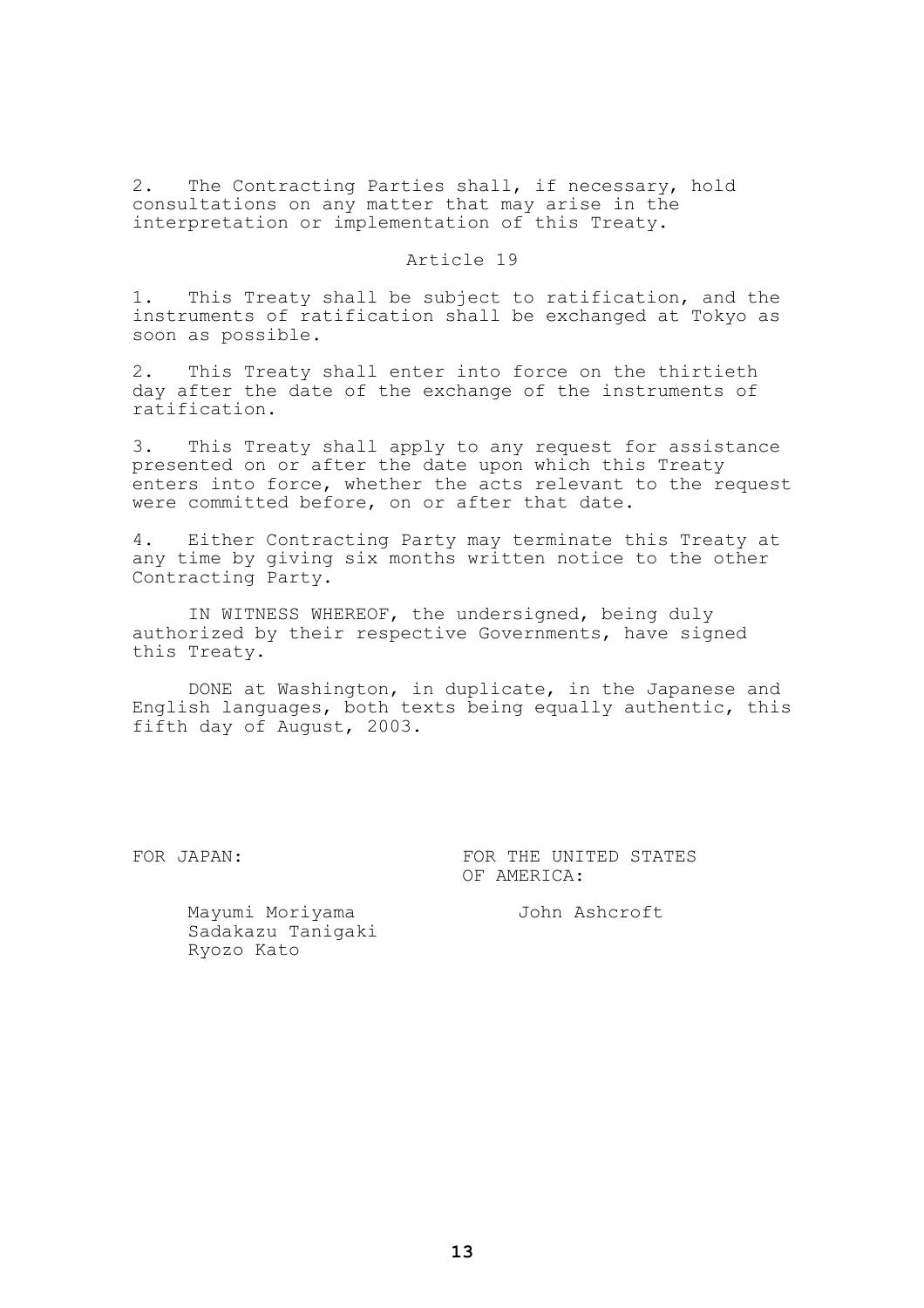#### Attachment

1. (1) Originals or copies of business records requested by the United States of America may be authenticated by Japan by use of CERTIFICATION OF BUSINESS RECORDS, attached hereto as Form A-1. Originals or copies of business records authenticated in such manner shall be admissible in evidence in the United States of America for the truth of the matters asserted therein.

 (2) Originals or copies of business records requested by Japan may be authenticated by the United States of America by use of CERTIFICATION OF BUSINESS RECORDS, attached hereto as Form A-2. Originals or copies of business records authenticated in such manner shall be admissible in evidence in Japan when a court so decides in accordance with its laws.

2. (1) Originals or copies of foreign public documents requested by the United States of America may be authenticated by Japan by use of CERTIFICATION OF FOREIGN PUBLIC DOCUMENTS, attached hereto as Form B-1, and no further authentication or certification shall be required. Originals or copies of foreign public documents authenticated in such manner shall be admissible in evidence in the United States of America.

 (2) Originals or copies of foreign public documents requested by Japan may be authenticated by the United States of America by use of CERTIFICATION OF FOREIGN PUBLIC DOCUMENTS, attached hereto as Form B-2. Originals or copies of foreign public documents authenticated in such manner shall be admissible in evidence in Japan when a court so decides in accordance with its laws.

3. (1) The continuity of custody of items seized by Japan's competent authorities in accordance with Article 9 of this Treaty, the identity of the items and the integrity of their condition, may be certified by Japan by use of CERTIFICATION WITH RESPECT TO SEIZED ITEMS, attached hereto as Form C-1, and no further certification shall be required. Such certification shall be admissible in evidence in the United States of America.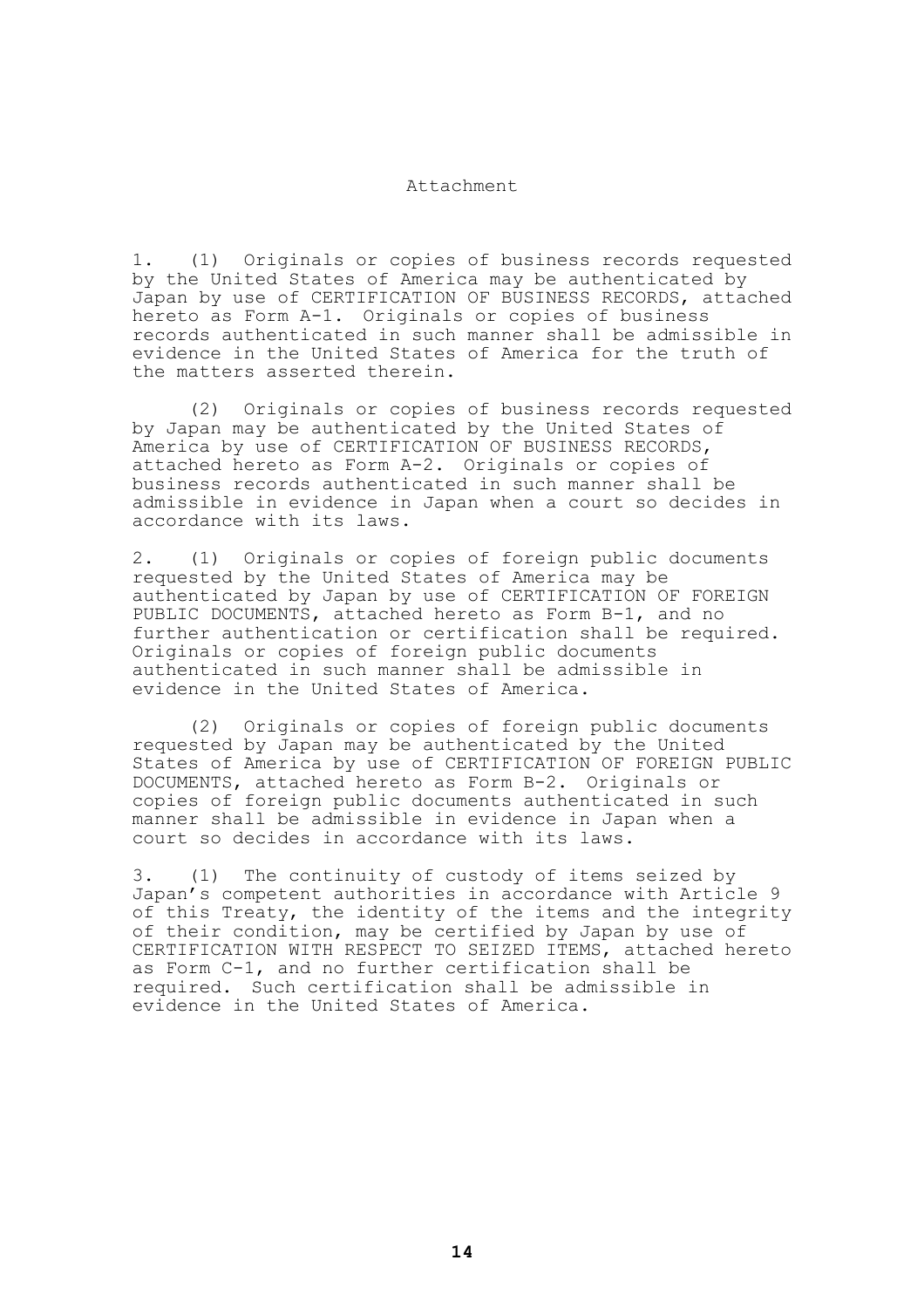(2) The continuity of custody of items seized by the United States competent authorities in accordance with Article 9 of this Treaty, the identity of the items and the integrity of their condition, may be certified by the United States of America by use of CERTIFICATION WITH RESPECT TO SEIZED ITEMS, attached hereto as Form C-2. Such certification shall be admissible in evidence in Japan when a court so decides in accordance with its laws.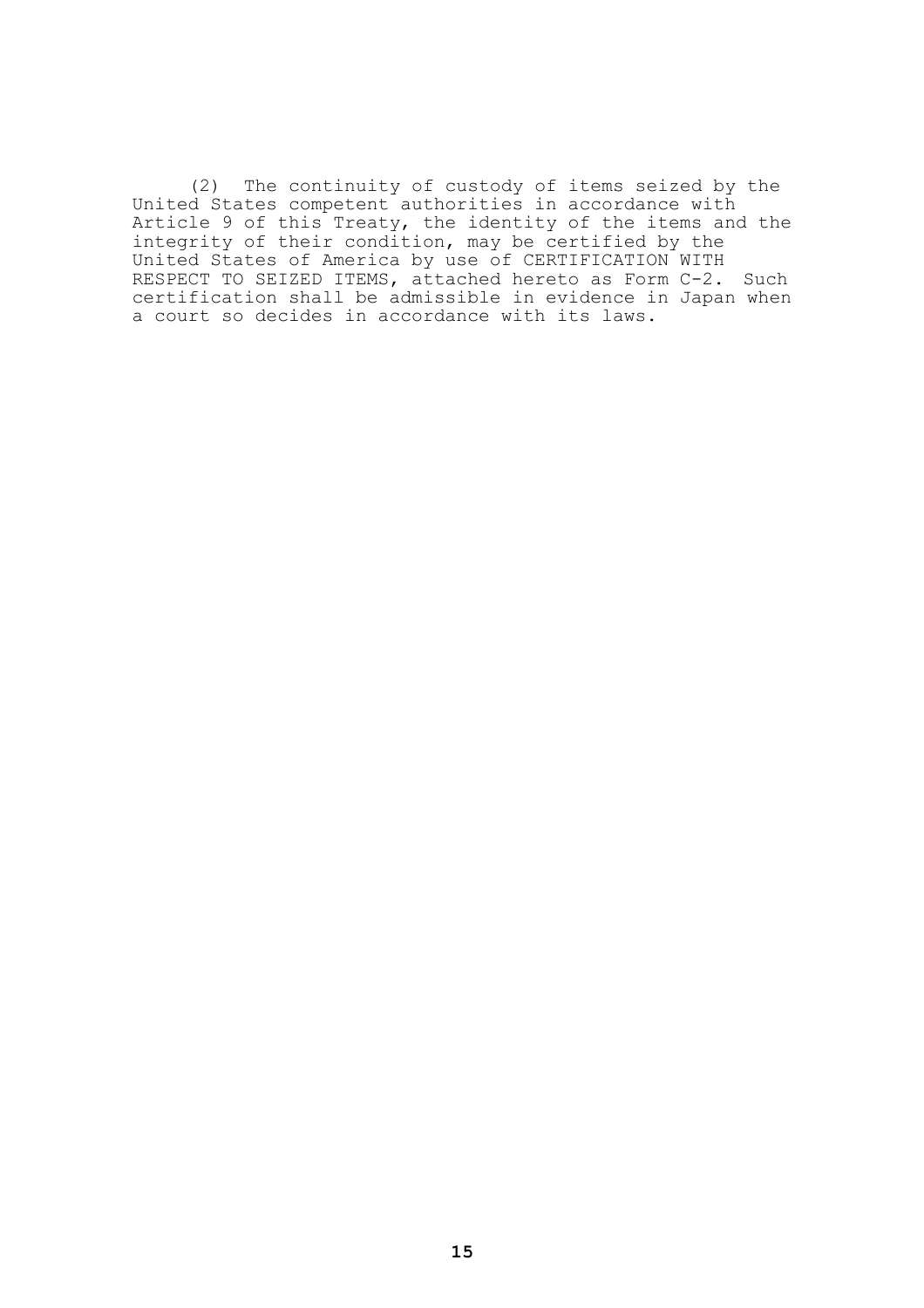## Form A-1 (For requests by the United States of America) CERTIFICATION OF BUSINESS RECORDS

on penalty of criminal  $I$ ,  $\overline{\qquad \qquad }$  (name) punishment for false statement, hereby state as follows: 1. I am employed by (name of business from which the records  $\frac{1}{\text{area} \cdot \text{triangle}}$  and my title is  $\frac{1}{\text{triangle}}$ . 2. Each of the records attached hereto is the original or a duplicate of the original record in the custody of

 . (name of business from which the records are sought) 3. (1) Such records were made, at or near the time of the occurrence of the matters set forth, by (or from information transmitted by) a person with knowledge of those matters;

 (2) such records were kept in the course of a regularly conducted business activity;

 (3) the business activity made such records as a regular practice; and

 (4) if any such record is not the original, it is a duplicate of the original.

(signature)

date) (date)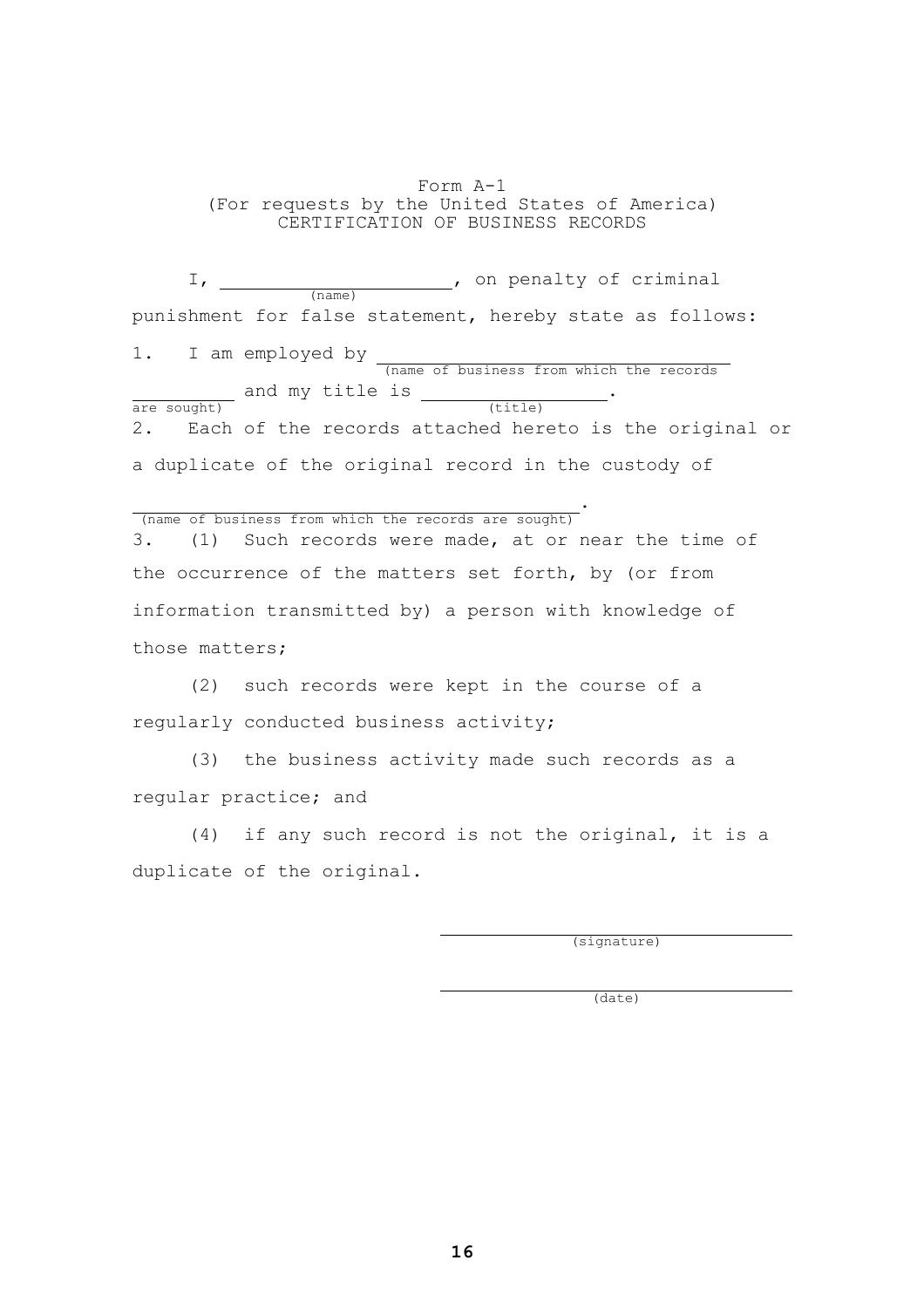## Form A-2 (For requests by Japan) CERTIFICATION OF BUSINESS RECORDS

I, \_\_\_\_\_\_\_\_\_\_\_\_\_\_\_\_\_\_\_\_, on penalty of criminal (name) punishment for false statement or false attestation, hereby state as follows:

1. I am employed by (name of business from which the records  $\frac{1}{\text{area} \cdot \text{z}}$  and my title is  $\frac{1}{\text{triangle} \cdot \text{z}}$ 2. Each of the records attached hereto is the original or a duplicate of the original record in the custody of

# .<br>(name of business from which the records are sought)

3. (1) Such records were made, at or near the time of the occurrence of the matters set forth, by (or from information transmitted by) a person with knowledge of those matters;

 (2) such records were kept in the course of a regularly conducted business activity;

 (3) the business activity made such records as a regular practice; and

 (4) if any such record is not the original, it is a duplicate of the original.

(signature)

(date)

Sworn to or affirmed orally before me,

, and the set of  $\alpha$  and  $\alpha$  (name) (position of person authorized to administer  $\frac{1}{\text{paths}}$ , this  $\frac{1}{\text{days of}}$  day of  $\frac{20}{\text{days of}}$ .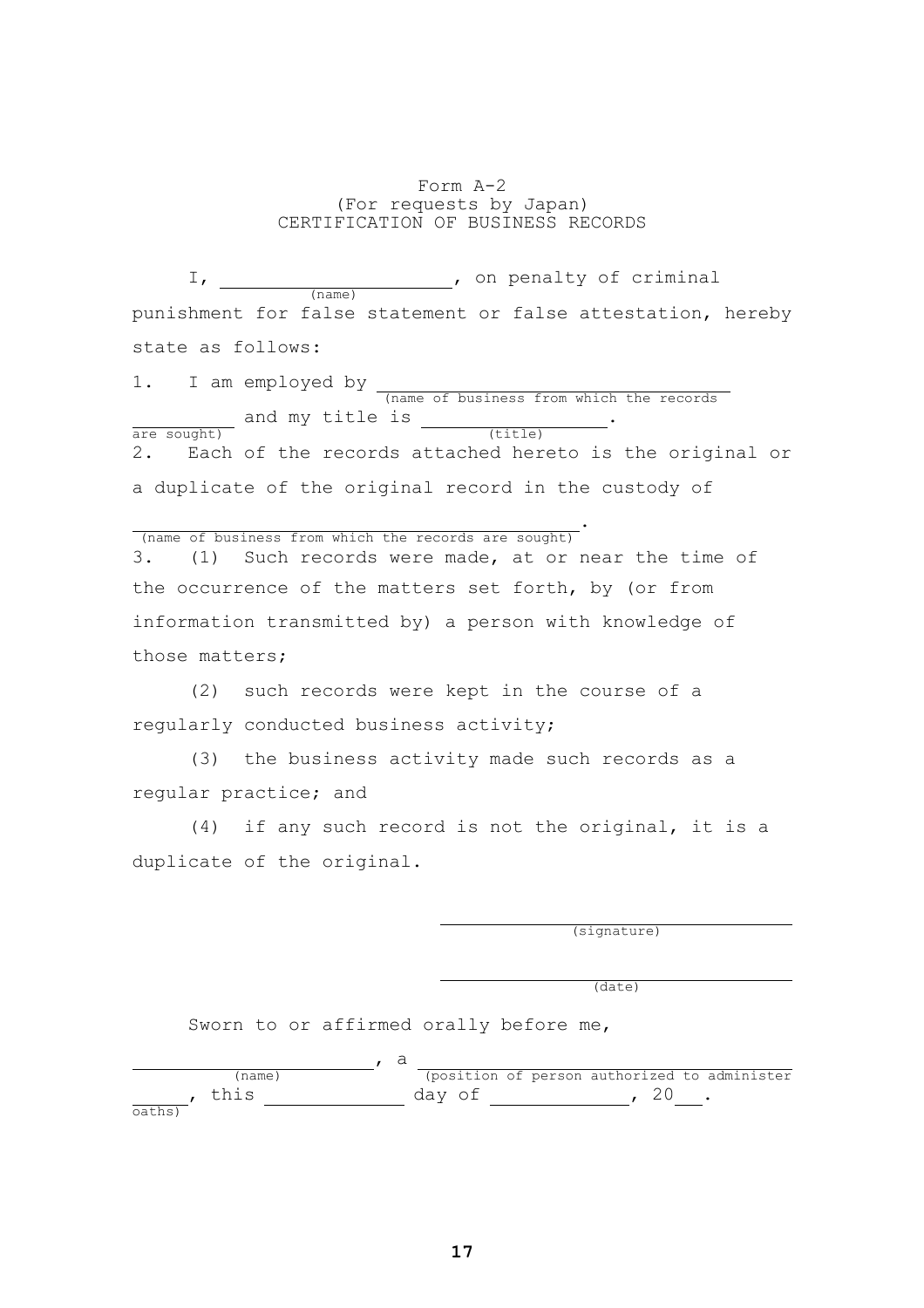## Form B-1 (For requests by the United States of America) CERTIFICATION OF FOREIGN PUBLIC DOCUMENTS

, on penalty of criminal  $I$ ,  $\overline{I}$  (name) punishment for false statement or false declaration, state as follows: 1. My position with the authority of (Japan or local government)  $is$   $(title)$ 2. In that position I am authorized by the laws or ordinances of \_\_\_\_\_\_\_\_\_\_\_\_\_\_\_\_\_\_\_\_\_\_\_ to declare that the (Japan or local government) documents attached hereto and described below are originals or duplicates of the original documents which are recorded or filed in \_\_\_\_\_\_\_\_\_\_\_\_\_\_\_\_\_\_\_\_\_\_\_\_\_\_\_\_\_\_\_, which is an office (name of office or agency) or agency of  $\frac{1}{\text{(Japan or local government)}}$ . 3. Description of documents:

(signature)

(title)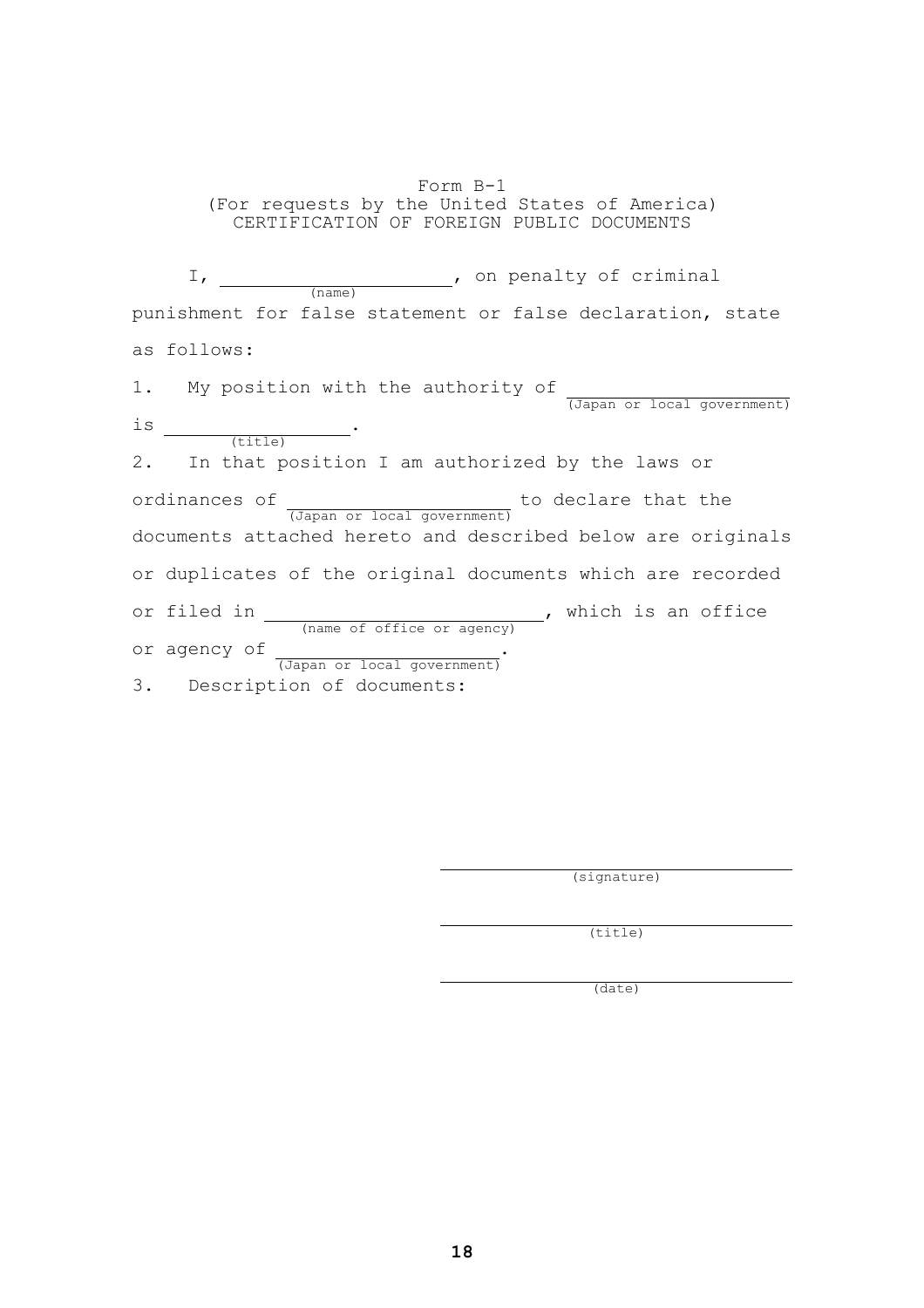# Form B-2 (For requests by Japan) CERTIFICATION OF FOREIGN PUBLIC DOCUMENTS

I, *\_\_\_\_\_\_\_\_\_\_\_\_\_\_\_\_\_\_\_\_\_,* on penalty of criminal (name) punishment for false statement or false declaration, state as follows:

1. My position with the authority of 1. The manuscript of the manuscript of  $\sim$ (territory)

 $\overbrace{\text{(title)}}$ 2. In that position I am authorized by the laws of to declare that the documents attached (territory) hereto and described below are originals or duplicates of the original documents which are recorded or filed in , which is an office or agency of (name of office or agency)

 $\overline{\phantom{a}}$  (territory)

3. Description of documents:

(signature)

(title)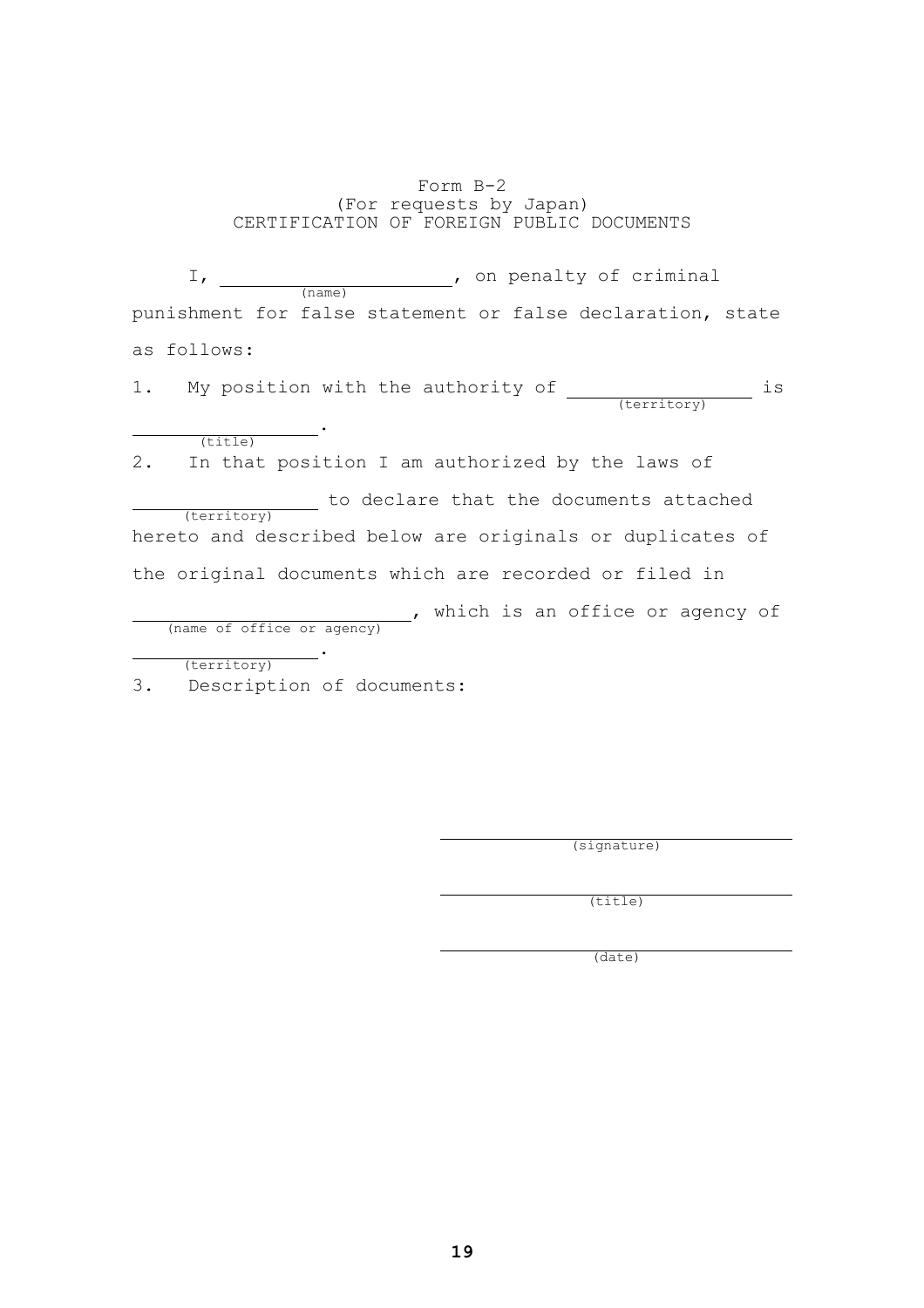Form C-1 (For requests by the United States of America) CERTIFICATION WITH RESPECT TO SEIZED ITEMS I, *\_\_\_\_\_\_\_\_\_\_\_\_\_\_\_\_\_\_\_\_\_,* on penalty of criminal (name) punishment for false statement, state as follows: 1. My position with the authority of  $\frac{1}{\sqrt{2\pi}}$  (Japan or local government)  $is$   $(title)$ . 2. I received custody of the items listed below from on , at and I (name of person) (date) (place) relinquished custody of the items listed below to on , at in the same (name of person) (date) (place) condition as when I received them (or, if different, as noted below). 3. Description of items:

4. Changes in condition while in my custody:

(signature)

(title)

(place)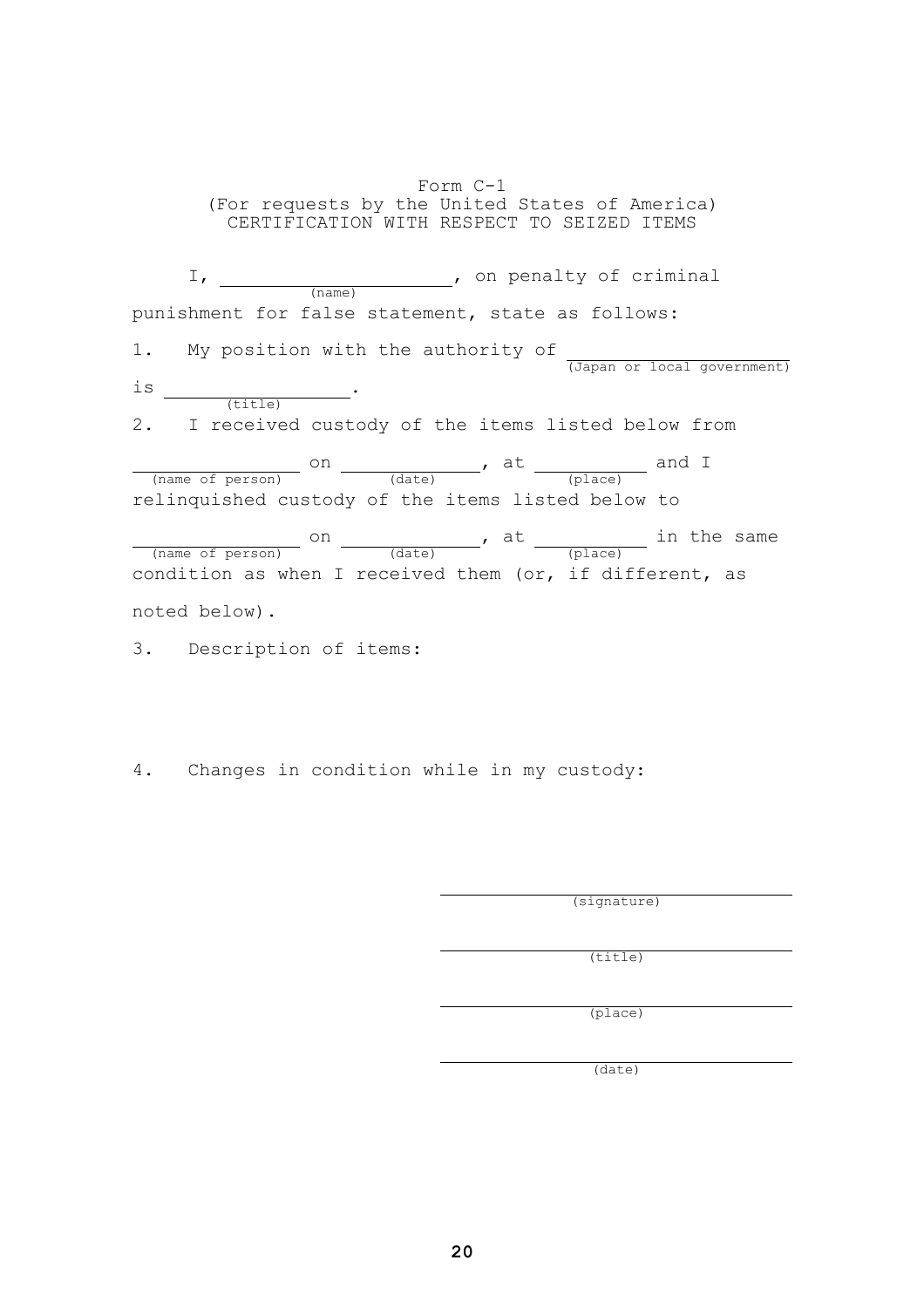# Form C-2 (For requests by Japan) CERTIFICATION WITH RESPECT TO SEIZED ITEMS

I, *\_\_\_\_\_\_\_\_\_\_\_\_\_\_\_\_\_\_\_\_\_,* on penalty of criminal (name) punishment for false statement or false declaration, state as follows: 1. My position with the authority of 1. The manuscript of the manuscript of  $\sim$ (territory)  $\overbrace{\text{ (title)}}$ . 2. I received custody of the items listed below from on , at and I (name of person) (date) (place) relinquished custody of the items listed below to on , at in the same (name of person) (date) (place) condition as when I received them (or, if different, as noted below). 3. Description of items:

4. Changes in condition while in my custody:

(signature)

(title)

(place)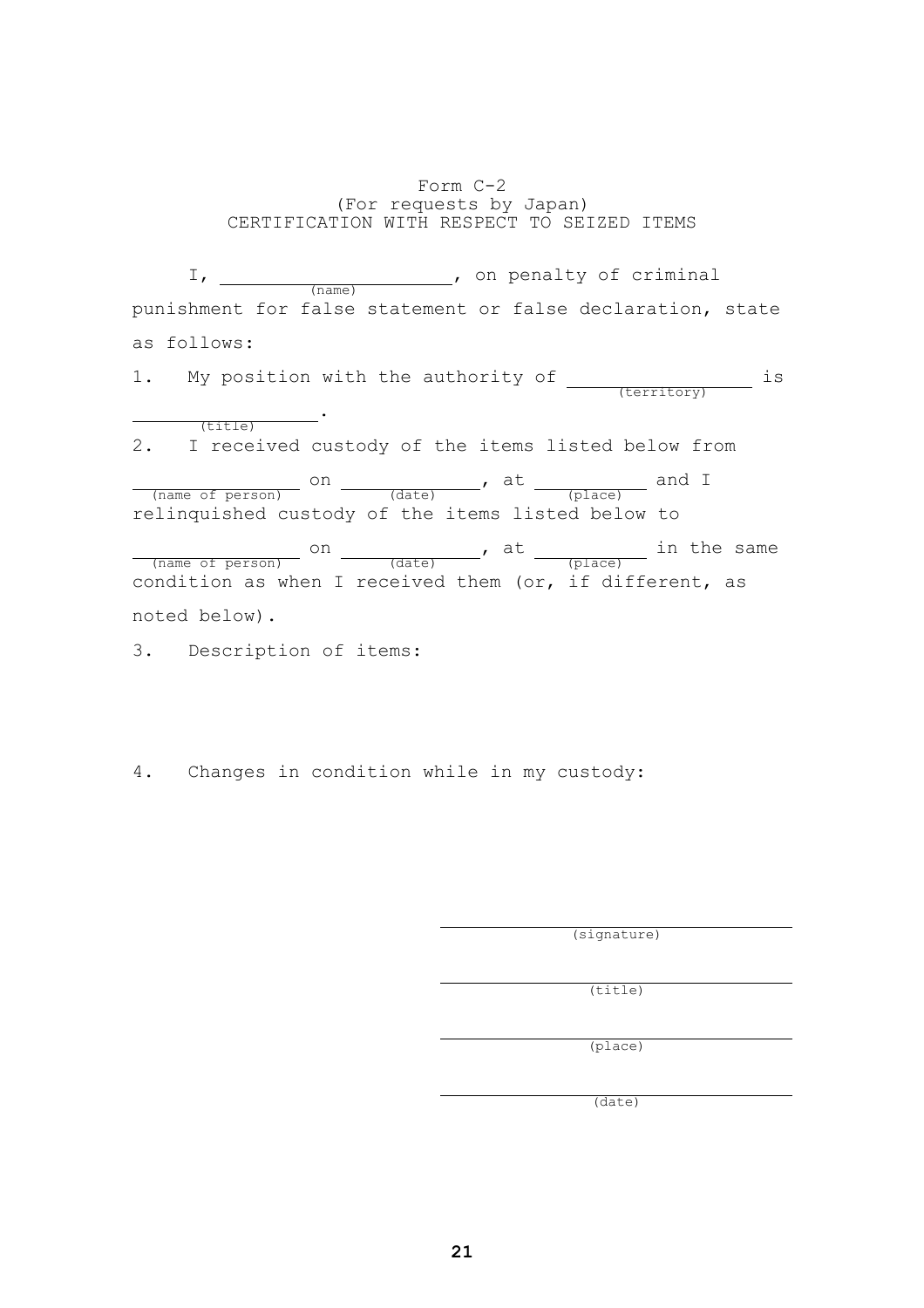(Japanese Note)

Translation

Washington, August 5, 2003

Excellency,

 I have the honor to refer to paragraph 1(2) of Article 2 of the Treaty between Japan and the United States of America on Mutual Legal Assistance in Criminal Matters (hereinafter referred to as "the Treaty") signed at Washington today and to confirm, on behalf of the Government of Japan, the following understanding reached between the Government of Japan and the Government of the United States of America:

 The Government of Japan designates the Central Authority of Japan with respect to requests by Japan and those by the United States of America under the Treaty as follows:

 (1) With respect to requests by the United States of America, the Minister of Justice or persons designated by the Minister of Justice (hereinafter referred to as "the Minister of Justice") will be the Central Authority.

 (2) With respect to requests by Japan, the Central Authority in connection with requests referred to it by public prosecutors or judicial police officials other than police officials and imperial guard officers will be the Minister of Justice. The Central Authority in connection with requests referred to it by police officials or imperial guard officers will be the National Public Safety Commission or persons designated by the National Public Safety Commission (hereinafter referred to as "the National Public Safety Commission"). However, where the execution of a request requires examination of a witness by a court order in the United States of America, the Central Authority in connection with such a request will be the Minister of Justice.

His Excellency Mr. Colin L. Powell The Secretary of State of the United States of America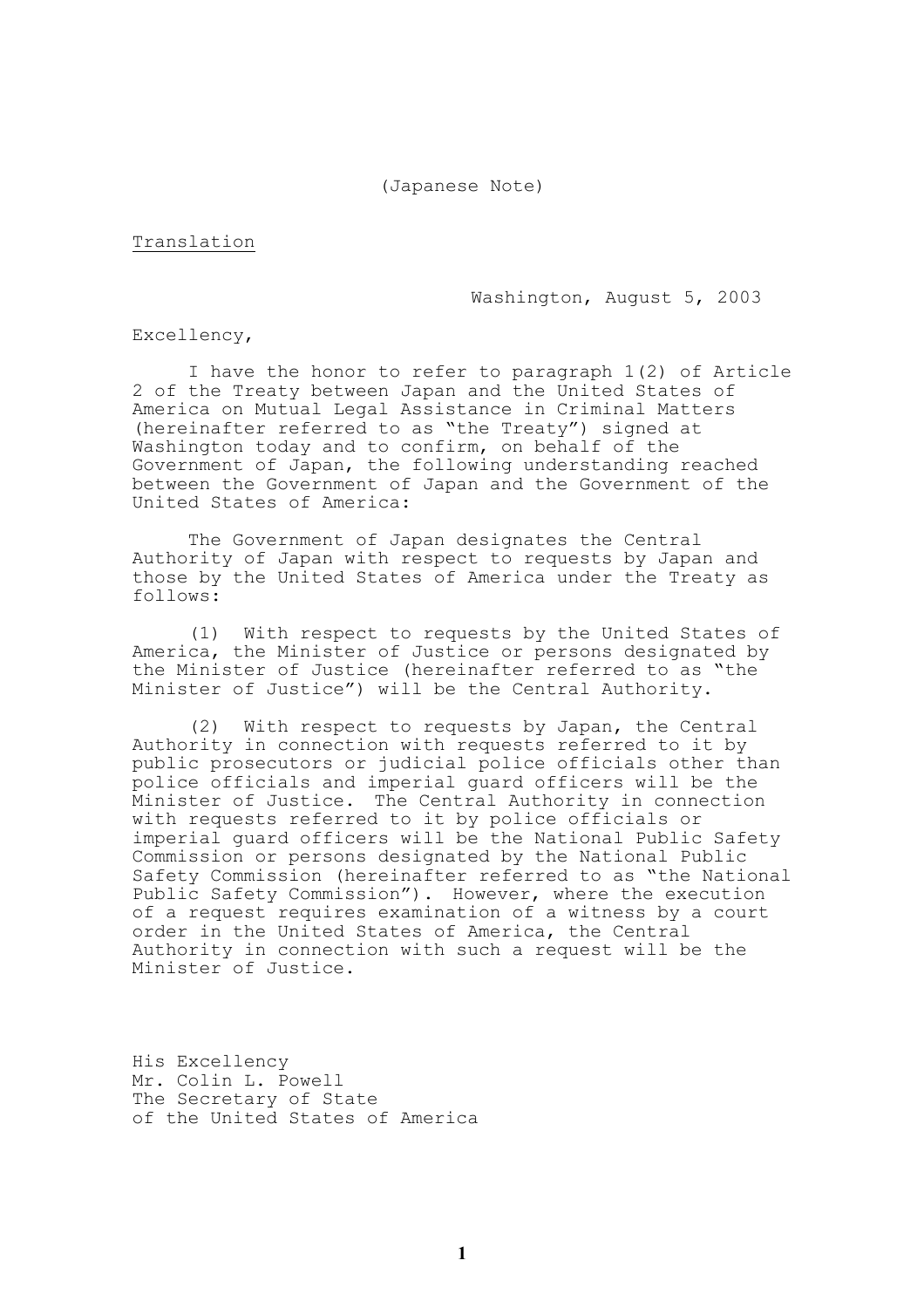(3) The Minister of Justice and the National Public Safety Commission, as the Central Authority of Japan, will establish a mechanism to avoid unnecessary duplication of requests to be made by them and to facilitate efficient and speedy provision of assistance. To this end, the National Public Safety Commission will ensure that the Minister of Justice be informed in advance of a request to be made by the National Public Safety Commission.

 (4) The Central Authority of the United States of America may consult, if necessary, on the matters regarding execution of a request by Japan with the Minister of Justice in respect to any request, regardless of whether the Minister of Justice or the National Public Safety Commission is involved in the request. When the subject of the consultation is a request by the National Public Safety Commission, the Minister of Justice will consult with the National Public Safety Commission in order to coordinate execution of the request between them.

 The Government of Japan shall notify the Government of the United States of America of any changes in the matters set forth above. Before the implementation of any such changes, the two Governments shall, if necessary, hold consultations under paragraph 2 of Article 18 of the Treaty.

 I have the further honor to propose that the present Note and Your Excellency's Note in reply confirming the foregoing understanding on behalf of the Government of the United States of America shall be regarded as constituting an agreement between the two Governments, which shall enter into force on the same day when the Treaty enters into force.

 I avail myself of this opportunity to renew to Your Excellency the assurances of my highest consideration.

> Ryozo Kato Ambassador Extraordinary and Plenipotentiary of Japan to the United States of America